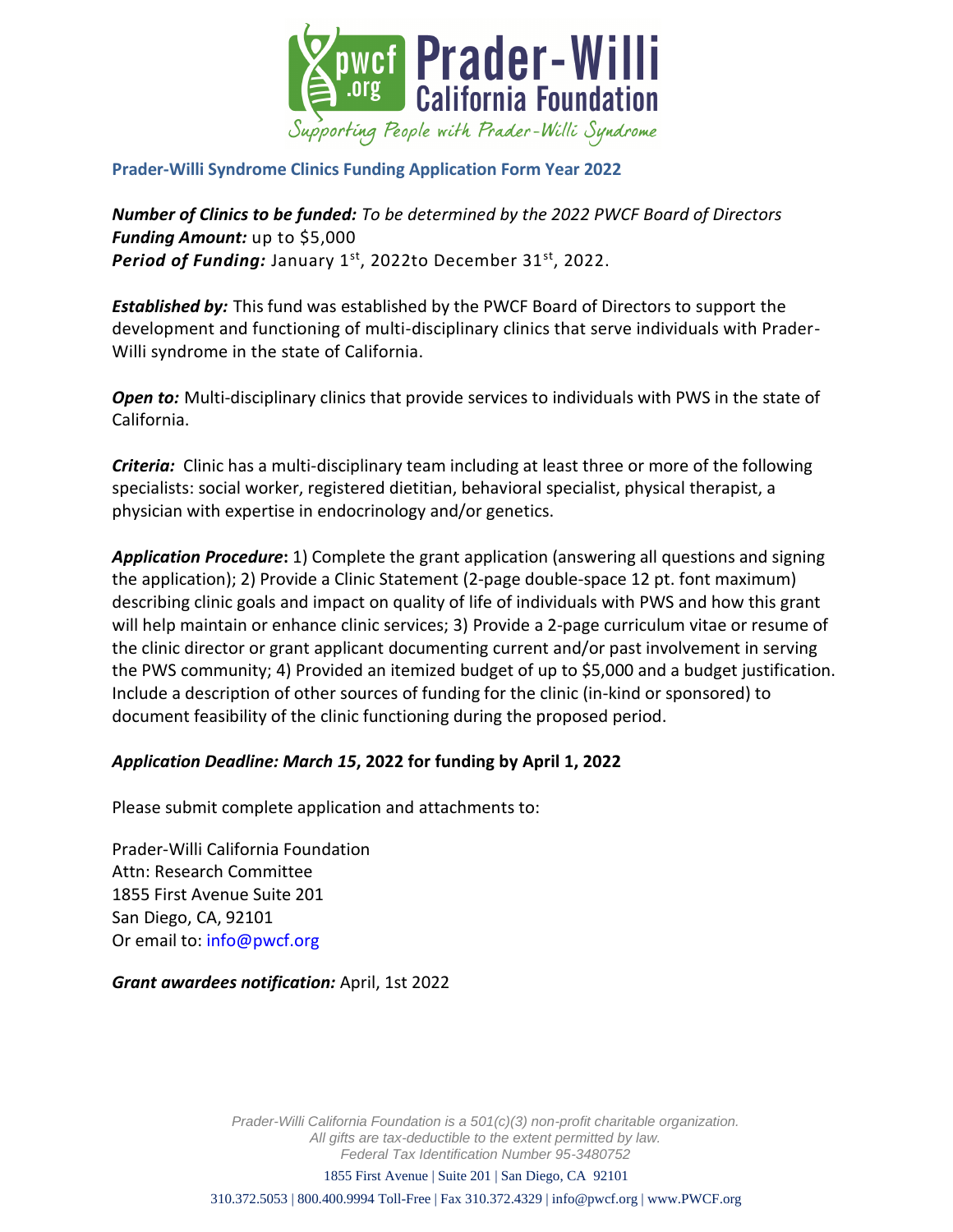

*Grant report guidelines:* Upon completion of the funding the main applicant should submit a report of the activities carried out and individuals served in the clinic for the funded period (January to December 2021). The report is due to PWCF on January  $30<sup>th</sup>$ , 2022. In addition, submit the completed PWCF clinic funded satisfaction surveys. Please let PWCF know if you need more of these or any other informational materials.

## **PWCF CLINIC REPORT GUIDELINES**

The report must include:

- 1) Number of individuals served during the year the grant was awarded (January to December 2021) and the age-range of these patients.
- 2) Number of clinic visits provided during the year the grant was awarded (January to December 2021)
- 3) Number of contact hours with patients during the year the grant was awarded (January to December 2021) including the breakdown of number of visits with the different providers. For example, during 2020 the clinic provided 30 visits with a registered dietitian, 40 visits with the endocrinologist, 10 visits with a neurologist, etc.
- 4) A detailed breakdown as to how the money was allocated (used) including salary, rental facility fee, consumables, etc.
- 5) Indicate if any money was not used and the plan for use during the following year.

## **Prader-Willi Syndrome Clinic Application**

**Physician's Name: Address: Phone: City, State: Zip Code: Physician's Email:** 

**Hosting Hospital or Facility: Address: Phone: City, State: Zip Code:**

> *Prader-Willi California Foundation is a 501(c)(3) non-profit charitable organization. All gifts are tax-deductible to the extent permitted by law. Federal Tax Identification Number 95-3480752*